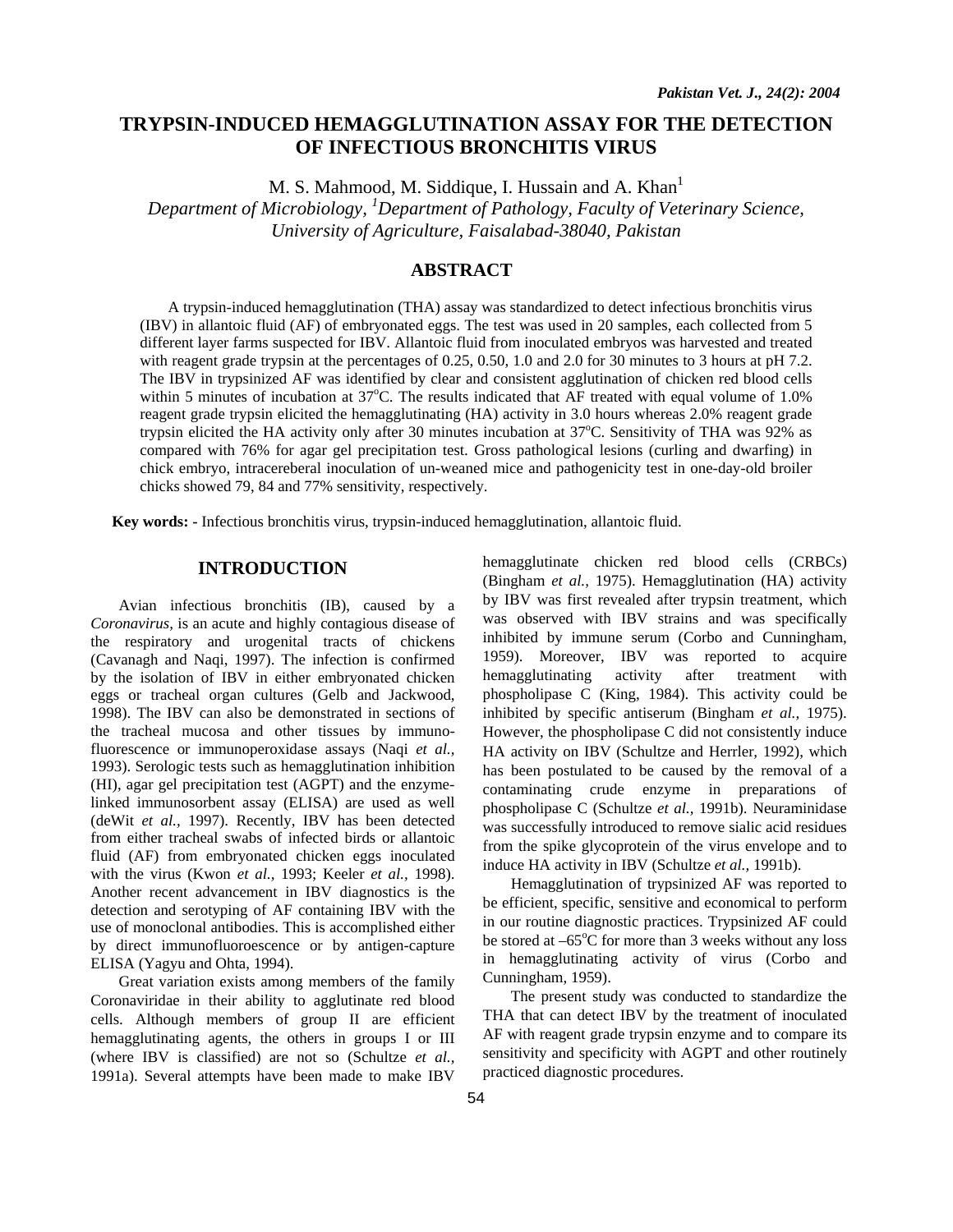## **MATERIALS AND METHODS**

A total of 100 samples (trachea and kidneys mixed) were collected from five different layer farms suspected of IB infection, 20 samples from each farm, in test tubes containing sterilized phosphate-buffered saline (PBS) supplemented with penicillin (10,000 IU per ml), streptomycin (10,000 ug per ml) and nystatin sulphate (1000 IU per ml). The pH of this transportation media was adjusted at 7.2. After collection, the samples were stored in the refrigerator at  $-4^{\circ}$ C. They were reconstituted in PBS, centrifuged at 5000 rpm for 20 minutes and the supernatant was stored at  $-4$ <sup>o</sup>C for further use.

#### **Embryonated chicken eggs inoculation**

Nine-day-old embryonated chicken eggs (ECEs) were obtained from Experimental Poultry Farm, Department of Poultry Husbandry, University of Agriculture Faisalabad. Each virus sample, purified from the specimens following the method of Doherty (1967), was inoculated into a set of four nine-day-old ECEs via the chorioallantoic membrane.

#### **Trypsinization**

Working solutions of reagent grade trypsin (Sigma Chemical Company St. Louis, MO, USA) were prepared containing 0.25, 0.5, 1.0 and 2.0 percent trypsin in PBS with pH adjusted at 7.2. Allantoic fluid from inoculated dead and live embryos was collected 72 hours postinoculation (PI) and treated directly by mixing 0.25 ml of AF from each set of inoculated embryos with 50 ul from each of the working solutions. After the addition of trypsin, all samples were held at 37°C for 30 minutes and 3 hours to determine optimal trypsin and AF incubation time. After incubation at  $37^{\circ}$ C for both time durations, all samples were placed at  $4^{\circ}$ C for 5 minutes.

#### **Trypsin-induced Hemagglutination assay**

Trypsin-induced Hemagglutination assay was performed for all the samples separately by gently mixing 50 ul of trypsin-treated AF with 50 ul of a 2% solution of CRBCs in a microtitration plate. Direct agglutination of the CRBCs was read within 5 minutes (Corbo and Cunningham, 1959). Clear and consistent HA was considered as positive.

#### **Agar gel precipitation test**

Samples positive for THA assay were subjected to AGPT using known hyperimmune serum against IBV. The procedure for AGPT was followed as described by deWit *et al.* (1997).

#### **Specificity and sensitivity**

Newcastle disease virus (NDV) and infectious bursal disease virus (IBDV) were inoculated individually into a set of three 9-day-old embryos via the chorioallantoic sac. Allantoic fluid from each set of embryos was treated with trypsin and subjected to THA assay.

A dual embryonic infection containing IBVH-120 was considered as positive control and each of the aforementioned samples was subjected to the same procedures. This assay was established to determine trypsin specificity for IBV in mixed dual infections.

The sensitivity of the THA to determine virus titer was compared with conventional embryo lesions. Each of the virus, vaccine and field samples was titrated in 9-dayold embryos in dilutions ranging from  $10^{-2}$  to  $10^{-6}$  and the results were calculated on the basis of embryo lesions observed 7 days PI. Typical lesions included membranebound embryos, clubbed down, stunting and urates of the mesonephros. The THA was performed 2 days PI on each individual embryo and the titer was calculated by the method of Reed and Muench (1938).

### **Un-weaned mice and embryonated chicken egg isnoculation**

Samples from all the groups were inoculated intracerebrally into un-weaned mice along with negative controls kept parallel for comparison, following the methods described by Ahmad *et al.* (1985). The same samples were inoculated separately into allantoic cavity of 9-day-old-embryos and examined for lesions 6 days PI.

#### **Pathogenicity test**

All the samples were subjected to pathogenicity test in one-day-old broiler chicks by intra-tracheal injection. The symptoms, lesions and mortality were recorded.

## **RESULTS AND DISCUSSION**

Hemagglutination activity was recorded with all IBV positive samples and was confirmed by other tests. Complete, clear and consistent HA reactions were obtained within 5 minutes of incubation of IBV inoculated AF sensitized with 2.0% trypsin solution. Hemagglutination reactions were observed between 5 and 10 minutes of incubation at  $37^{\circ}$ C and remained stable for more than 2 hours at room temperature or at  $4^{\circ}$ C.

Table 1 shows THA activity after treatment of AF with trypsin at various concentrations. Standard reference IBV strain was IBVH-120 and five randomly selected samples were used to demonstrate the effect of different trypsin concentrations with respect to different time intervals. In the present study, it was evident that 2% final concentration of trypsin showed response within 30 minutes as compared to 1% concentration, which elicited the HA receptors on IBV at least after 3 hours of incubation.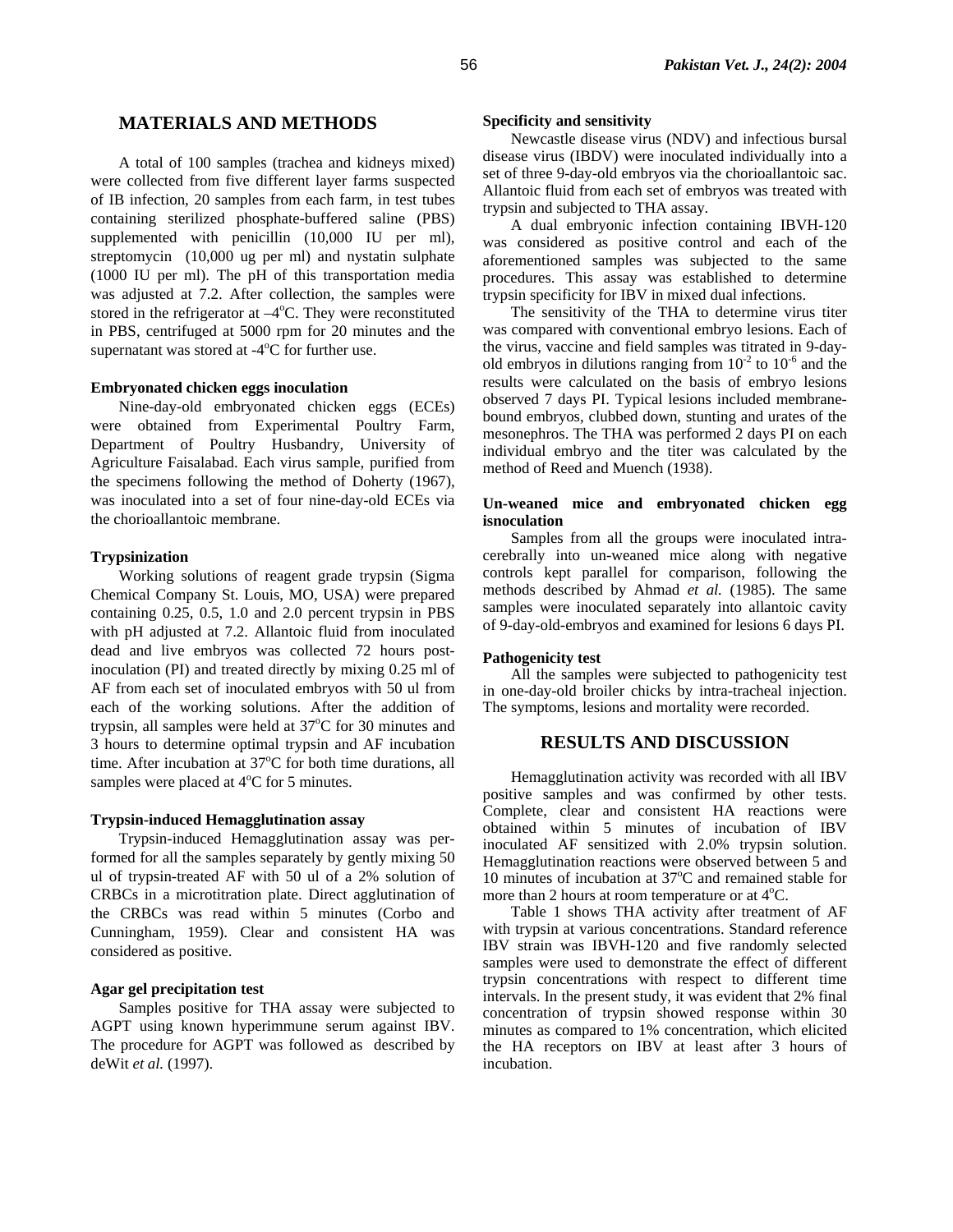| Concentrations of trypsin (%) |               |      |               |     |               |     |               |     |               |     |
|-------------------------------|---------------|------|---------------|-----|---------------|-----|---------------|-----|---------------|-----|
| <b>IBV</b> isolates           | 0.00          | 0.25 |               |     | 0.50          |     | 1.00          |     | 2.00          |     |
|                               | 30<br>minutes | hrs  | 30<br>minutes | hrs | 30<br>minutes | hrs | 30<br>minutes | hrs | 30<br>minutes | hrs |
| Standard IBH-120              |               |      |               |     |               |     |               |     |               |     |
| Sample #1                     |               |      |               |     |               |     |               |     |               |     |
| Sample #2                     |               |      |               |     |               |     |               |     |               |     |
| Sample #3                     |               |      |               |     |               |     |               |     |               |     |
| Sample #4                     |               |      |               |     |               |     |               |     |               |     |
| Sample #5                     |               |      |               |     |               |     |               |     |               |     |
| Control (No virus)            |               |      |               |     |               |     |               |     |               |     |

**Table 1: THA activities after treatment of AF with reagent grade trypsin at different concentrations** 

- means no HA activity; + means incomplete HA activity and + means complete HA activity

#### **Specificity and sensitivity**

Trypsin was found very specific in its ability to elicit HA activity of IBV. Table 2 shows that other nonhemagglutinating avian viruses were unaffected by trypsin activity. In addition, co-infection with other nonhemagglutinating viruses and IBV had no effect on the ability of trypsin to induce HA activity. Nevertheless, the hemagglutinating activity of NDV was not changed by trypsinization.

# **Table 2: Comparison of direct HA and THA on two different avian viruses with and without an IBV co-infection**

| <b>Viruses</b>                        | <b>Viruses</b><br>without IBV<br><b>Direct</b><br>HА<br>test | THA<br>test | <b>Viruses with</b><br>IBV<br><b>Direct</b><br><b>THA</b><br>HА<br>test<br>test |  |  |
|---------------------------------------|--------------------------------------------------------------|-------------|---------------------------------------------------------------------------------|--|--|
| <b>IBDV</b> (Lukert)<br>NDV (Lasota)  |                                                              | ٠           | ÷                                                                               |  |  |
| No virus                              |                                                              |             |                                                                                 |  |  |
| (-ve control)<br>IBV<br>(+ve control) |                                                              | ÷           |                                                                                 |  |  |

Table 3 shows the sensitivities of all the tests performed to detect IBV. Trypsin-induced hemagglutination assay was 92% sensitive as compared with 76% sensitivity for agar gel precipitation test. Gross pathological lesions (curling and dwarfing) in chick embryo, itracereberal inoculation of un-weaned mice and pathogenicity test in one-day-old broiler chicks showed 79, 84 and 77% sensitivity, respectively. In the entire positive samples and known IB vaccine, THA was found superior regarding the sensitivity when AGPT and typical lesions of IBV were compared.

#### **Animal inoculation and pathogenicity test**

All the un-weaned mice injected with THA positive AF samples behaved similarly as in the mice into which known IBVH-120 was injected intracereberally, which showed ascending paralysis leading to death within 3-4 hours, as described by Buxton and Fraser (1977). The embryos showed curling, dwarfing and clubbing of the down. Postmortem examination of the dead birds revealed pneumonic and congested lungs, sinusitis with thick nasal discharge, cloudy air sacs and crystal deposits of urates in the ureters of the birds died 6 days post-inoculation. A close correlation was established among the THA, AGPT, gross pathological embryo changes, un-weaned mice inoculation and intra-tracheal injection of one-day-old broiler chicks.

The objective of this study was to develop and standardize an economical and an easy assay for detection of IBV. Trypsin has been shown to elicit HA activity of IBV (Corbo and Cunningham, 1959). Therefore, in addition to THA, trypsin may be used for the production of stable and high-titer IBV antigen for hemagglutination inhibition (HI) assay as well. Trypsin was shown to be a strong and specific inducer of HA activity for IBV in embryos inoculated with IBV alone and when combined with several other avian viruses (Corbo and Cunningham, 1959). Although HA activity is maintained for NDV even after trypsinization but differentiation of NDV from IBV is easily accomplished (Villegas, 1998). The THA performed on vaccine as positive control was able to identify IBV infection at different 2-fold serial dilutions, as exhibited by embryo lesions. The present study indicates that the sensitivity of the THA is comparable to that of AGPT and visual interpretation of IBV infections in embryos, un-weaned mice and one-day-old chicks.

The present study shows that THA accurately identifies the presence of IBV 48 hours PI in chicken embryos and eliminates any unnecessary and additional blind passages in embryos. In addition, because all embryonic IBV lesions are not pathognomonic, the identification of IBV by the THA eliminates any guesswork in confirming IBV embryonic lesions.